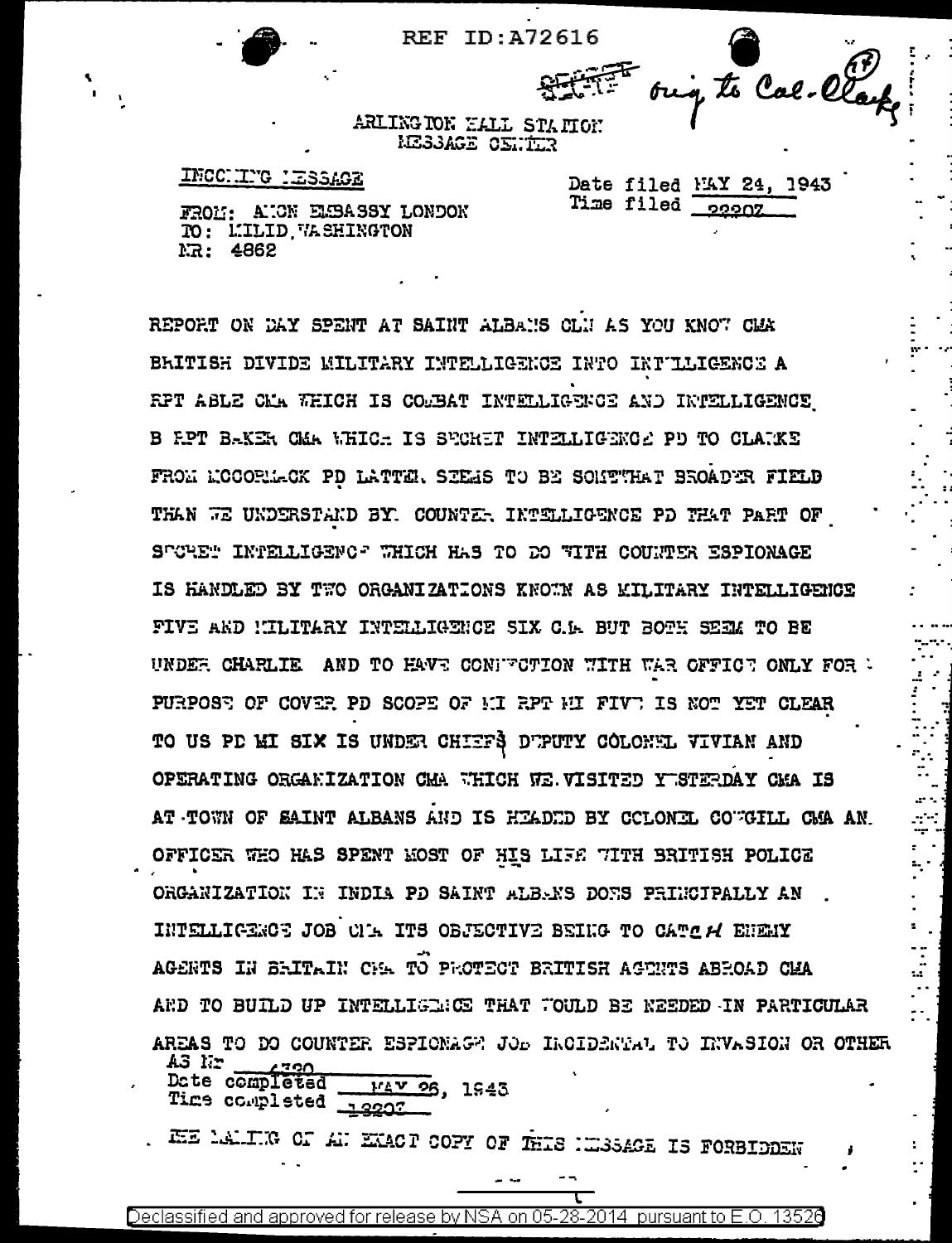$\frac{1}{\sum_{i=1}^{n} 1}$ 

 $\mathbb{R}$ 

. . .<br>- .

| ARLING TON HALL STAIT OF |  |
|--------------------------|--|
| RESSAGE CENTER           |  |

| EQACELY DUIT DONIT  | Date filed<br>Time filed |
|---------------------|--------------------------|
| <b>FROM:</b><br>TO: |                          |
| KR:                 |                          |

OPERATION PD COUNTER ESPIONAGE PARTY THAT WENT WITH EISENHOWER WAS TRAINED AT SAINT ALBANS AND IN FACT I UNDERSTAND THAT SECTION THERE DEVOTED TO NORTH AFRICA MOVED OUT IN BODY TO BE-PART OF ALLIED HEADQUARTERS ORGANIZATION PD THEY ALSO TRAIN COUNTER ESPIONAGE PERSONAEL TO BE SENT OUT TO NEUTRAL COUNTRIES CMA WHERE THEIR FIELD OPERATIONS ARE CONDUCTED PD THEY HAVE FOURTEEN PEOPLE IN EIDDLE EAST CMA FIVE IN LISBON CMA THREE IN MADRID PAREN WHERE T T#O MORE ARE NEEDED PAREN AND ONE IN STOCKHOUM PD IN ADDITION AT CERTAIN POINTS COUNTER ESPIONAGE WORK IS HANDLED BY PERSONS WHO DO INTELLIGENCE WORK AND DO NOT REPORT TO ALBANS BUT TO ANOTHER BRANCH OF CHARLIES OUTFIT PD FOR INSTANCE CHA ALBANS GETS REPORTS AND SENDS OUT INFORMATION CONCERNING NORWAY AND FINLAND FROM AND TO TWO OF CHARLIES AGENTS IN STOCKHOLM WHO RESPEFTIVELY DEAL **KITH TWO COUNTRIES NAMED PD MOREOVER ALBANS REPRESENTATIVES ARE** NOT QUOTE AGENTS WHICH APPARENTLY HEANS HIRED HELP CHA BUT ARE HIGH CLASS PEOPLE WHO ARE IN THE KNOWN CHA AND THEN THEY NEED HELP IT IS TO BE ASSUMED THAT THEY HIRE THEM PD THERE IS ONE REPRESEXTATIVE AT LOURENCO MARQUES BUT I AM NOT CLEAR WHETHER HE ACTS SOLELY FOR SAINT ALBANS OR BOUBLES UP PD IN ANY EVENT MY POINT IS THAT THIS IS HIGH CLASS OFERATION OF TOP PEOPLE CMP AND

AS  $\overline{X}$   $\overline{Y}$   $\overline{X}$   $\overline{X}$ <br>Date completed  $4520$  $\frac{174Y}{96}$ , 1943 Time completed \_\_\_\_\_\_\_\_\_\_\_\_

ME MALTRO OF AN EMACT COPY OF THIS IESSAGE IS FORBIDDEN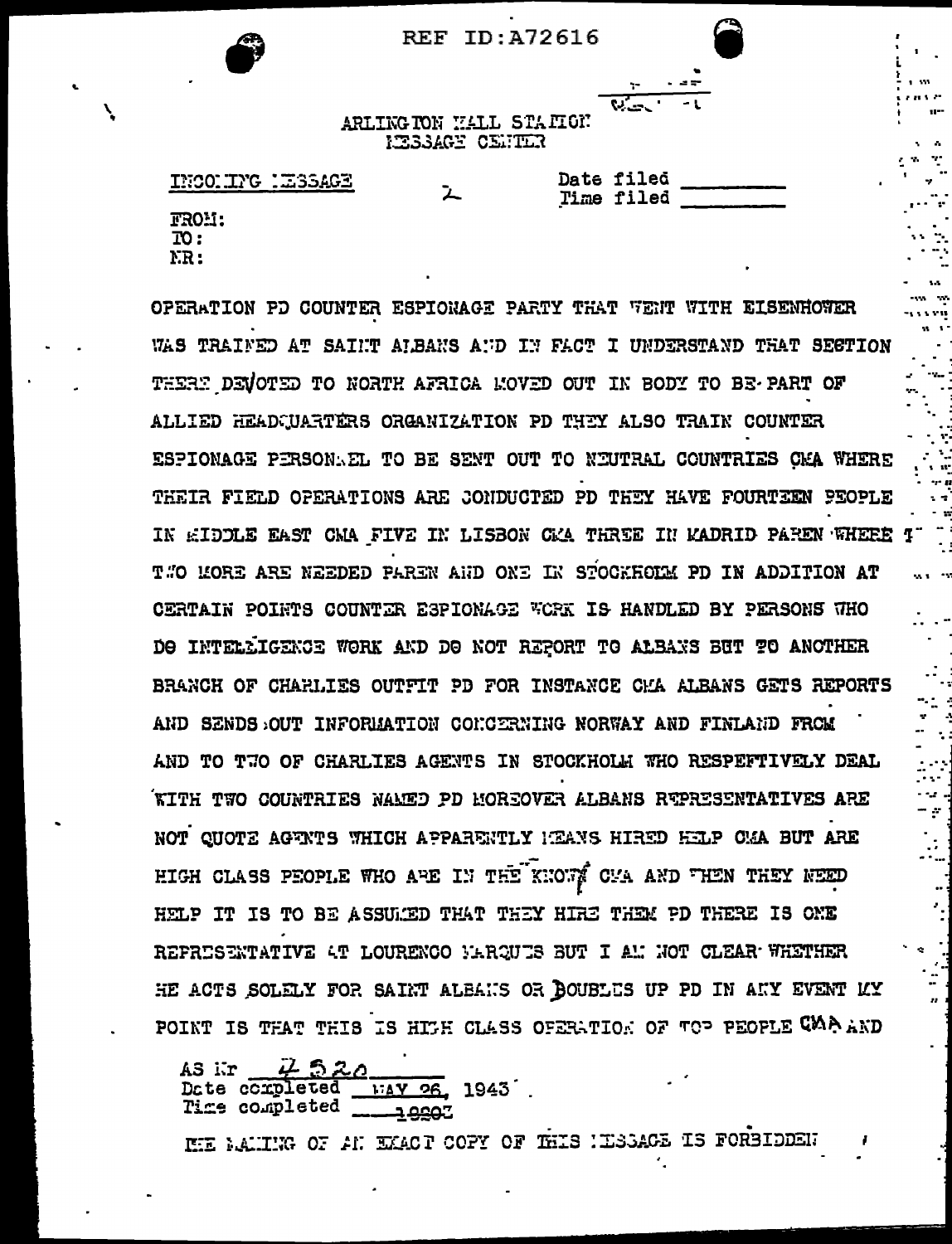

Date filed Time filed

## ARLING TON HALL STATION RESSAGE CENTER

| INCONTNG NESSAGE |  |
|------------------|--|
| FROL!            |  |
| TO:<br>KR:       |  |

AND HOW EAR ITS RAMIFICATIONS MAY GO DOWNWARD THROUGH HIRED AGENTS WE HAVE NO WEANS OF KNOWING PD IN SAINT ALBAS ITSELF THERE ARE FORTY FIVE OFFICERS PAREN ALL APPARENTLY ARMY PAREN AND SEVENTY TO IIGHTY CIVILIANS PD WHILE PAREN EXCEPT FOR THEATRES CHA THERE PERSONNEL ARE UNDER THEATRE COLMANDERS BUT APPRENTLY MAINTAIN CLOSE LIASON "ITH ALBANS PAREN FIELD OPERATIONS APPEAR TO BE CONFINED TO NEUTRAL COUNTRIES CEA THE INFELLIGENCE SECTIONS AT ALBANS COVER WHOLE WORLD OUTSIDE OF ALLIED COUNTRIES CMA . " - THOUGH STRANGELY ENOUGH THERE STEMS TO BE NO GEOGRAPHICAL SECTION COVERING GERMANY PD THIS IS FROBABLY BECAUSE EVERY GEOGRAPHICAL SECTION COVERS ITS OWN AREA PLUS WHATEVER IN GERMANY RELATES TO IT PD IN ADDITION TO GEOGRAPHICAL SECTICNS THERE ARE REPORTING SECTIONS AND SPECIAL SECTIONS CIA THOUGH TE DO NOT HAVE AN EXACT PICTURE OF HOW THEY WORK WITH ONE ANOTHER GAA AND THERE ARE LITTLE SECTIONS WHICH REGISTER HOST SECRET TRAFFIC CKA MAINTAIN LIASON WITH PARK AND KEEP ONE MAN ON DUTY AT ALL TIMES IN INTELLIGENCE EXCHANGE AT PARK OFA IN ORDER TO SEE THAT EVERYTHING IS ROUTED TO ALBANS WHICH IS OF IPTER ST TO IT CIA RAINTAL! LIASON JUTH INTERCEPT STATIONS AGO KEEP REPROSENTATIVES THREE CMA AND CMA FINALLY CAA KEEP CONTACT WITH CENSORSHIP IN ORDER TO GET ALL RELEVANT WATERIAL AND SEE THAT NAILS GET ON WATCH LIST

AS Kr  $\mathscr{L}$ f $\mathscr{L}$ Date completed Time completed

HE NALIG OF AN EXACT COPY OF THIS-NESSAGE IS FORBIDDEN

ı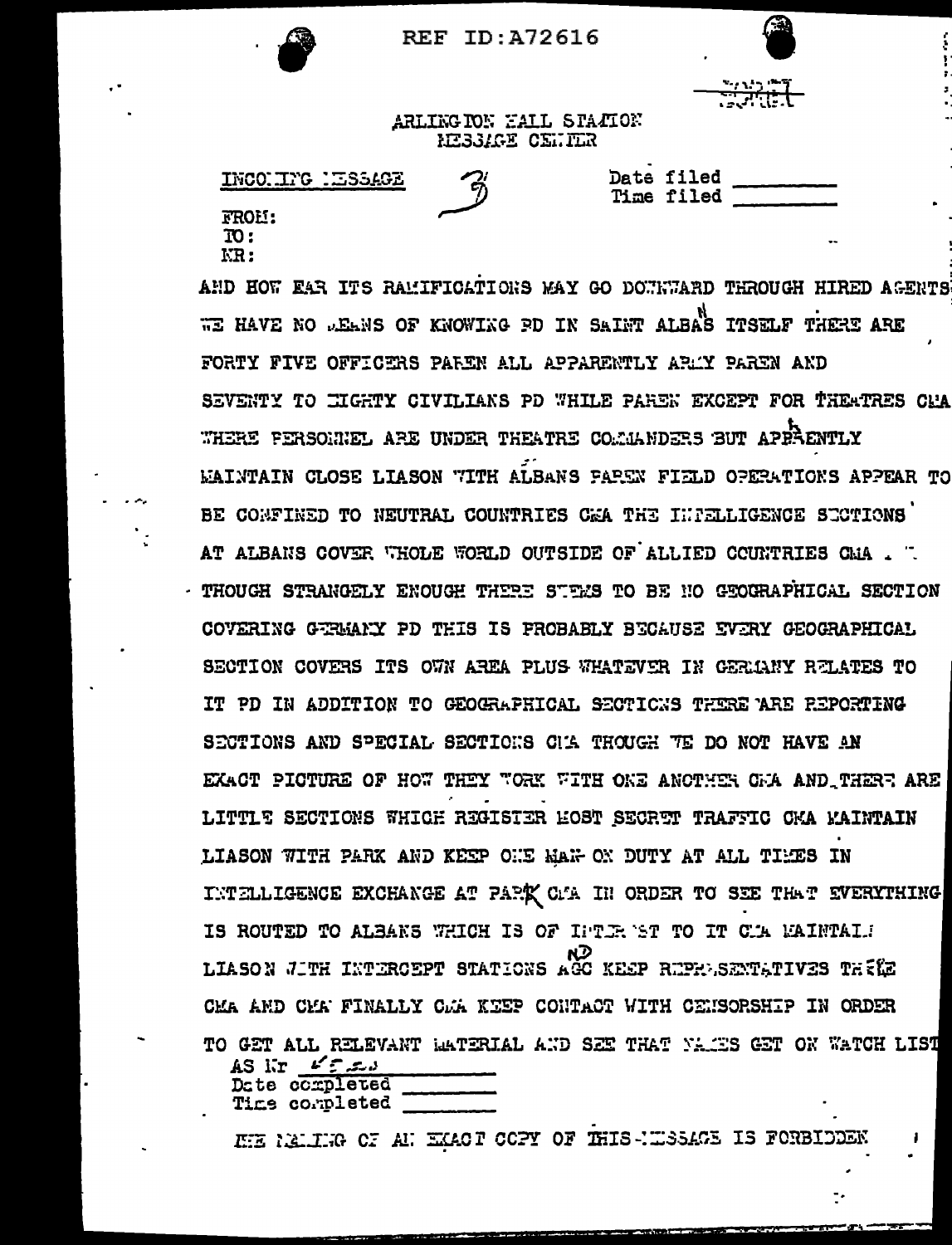

| <b>ARLING TON MALL STATIGN</b> |  |  |  |
|--------------------------------|--|--|--|
| HESSAGE CENTER                 |  |  |  |

| INCONTIGUES SAGE      |  |
|-----------------------|--|
| FROM:<br>$\mathbf{r}$ |  |
| IR :                  |  |

| <b>Date filed</b> |  |
|-------------------|--|
| lime filed        |  |

PD THERE IS ALSO ONE SECTION DEVOTED TO LOOKING AFTER NEEDS OF AGENTS FOR PASSPORTS OMA GETTING THEM! INTO AND OUT OF COUNTRY CIA AND ATTENDING TO THEIR CUOTE WHIFARE UNCUOTE PD :. REPRESEMTATIVES IN NEUTRAL COUNTRIES FUNCTION LAINLY AS PASSPORT CONTROL OFFICTRS AT DIPLOMATIC OFFICES AND IMPORTANT PART OF JOB SEE:S TO BI TO SEE THAT RIGHT PEOPLE GET PASSPORTS AND WRONG PEOPLE NOT OR RATHER THAT WRONG PEOPLE GET PASSPORTS THAT WILL TAKE THEM WHERE THEY CAN BE DISPOSED OF PROPERLY PD FOR EXAMPLE CMA BELGIVE AGENT OF GIRMANS HAS JUST BEEN LURED TO .. ENGLAND AS BEST ROUTE TO CONGO AND IS HOW BEI G INVITED TO CHOOSE BETWEEN CONVERSATION AND JAIL PD SPECIAL SECTIONS KEEP TRACT OF OVERALL PICTURE OF INTELLIGENCE NETS OF GERMANY CMA ITALY AND JAPAN CMA BUT THEY SAY THEY HAVE NOTHING IMPORTANT ABOUT JAPAN PAREN NEVERTHELESS THIS SHOULD BE KEPT TRACK OF PAREN AND WITALIAN AGENTS SEEN NOTVERY LEPORTANT PD GEOGRAPHICAL SECTIONS HAVE JOB OF PUTTING TOGUTHER INTERCEPT INTELLIGENCE WITH OTHER INTELLIGENCE IN ORDER TO BUILD UP PICTURE OF ENERY 1.. الآلابي INTELLIGENCE NETS PD HERE AGAIN INTERCEPT IS GREATEST FEEDER OF INTELLIGENCE DASH AT LEAST THIRTY PERCENT FOR ALL AREAS IN WHICH ALBANS OPERATES CMA PERHAPS FORTY FERCTUT FOR IBERIAN PENINSULA

AS Ir 4320 Date completed Time completed

INE MALING OF AN EXACT COPY OF THIS NIBBAGE IS FORBIDDEN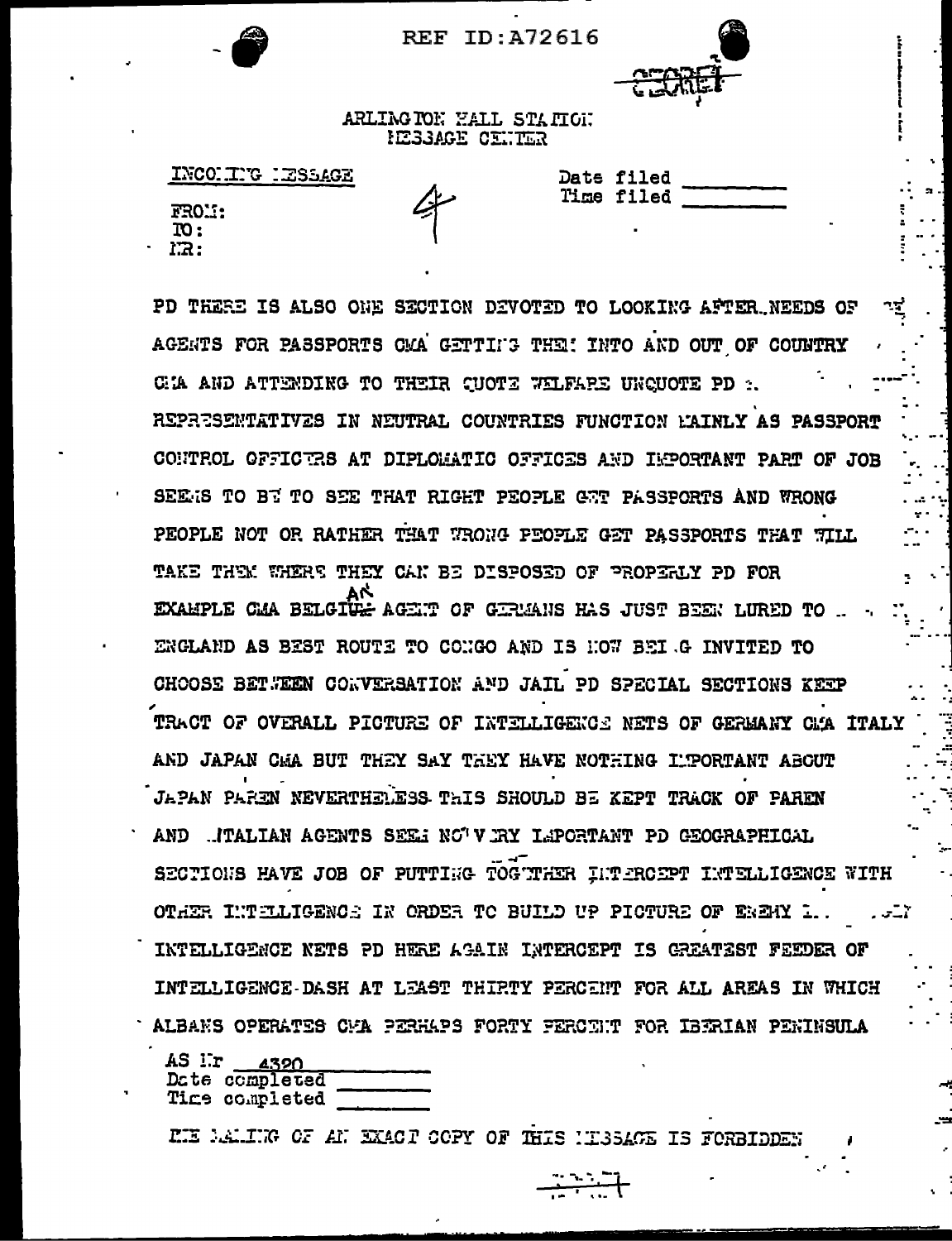|                                                  | - 1                      |
|--------------------------------------------------|--------------------------|
| <b>REF ID: A72616</b>                            |                          |
| ARLING TON HALL STATION<br><b>LESSAGE CENTER</b> | ×.                       |
| INCONTIUG NESSAGE                                | Date filed<br>Time filed |
| <b>FRO.::</b><br>$\overline{10}$ :<br>i`R:       |                          |

CLA FIFTY OR MORE FOR FRANCE AND LOW COUNTRIES SEVENTY TO EIGHTY PERCENT FOR BALKANS AND MIDDLE EAST PD OTHER PRINCIPAL SOVE SOURCES ARE CUESTIONING OF ALIENS SUCH AS REFUGES CHA WHO GET TO ENGLAND WITHOUT PROPER PASSPORTS CLIA WHICH IS DONE BY AN OUTFIT VARIOUSLY KNOWN AS ROYAL VICTORIA

| A3 l.r |                       |  |
|--------|-----------------------|--|
|        | Date completed        |  |
|        | <b>Time completed</b> |  |

INE LALIEG OF AT EXACT COPY OF THIS HESSACE IS RORSIDDEN